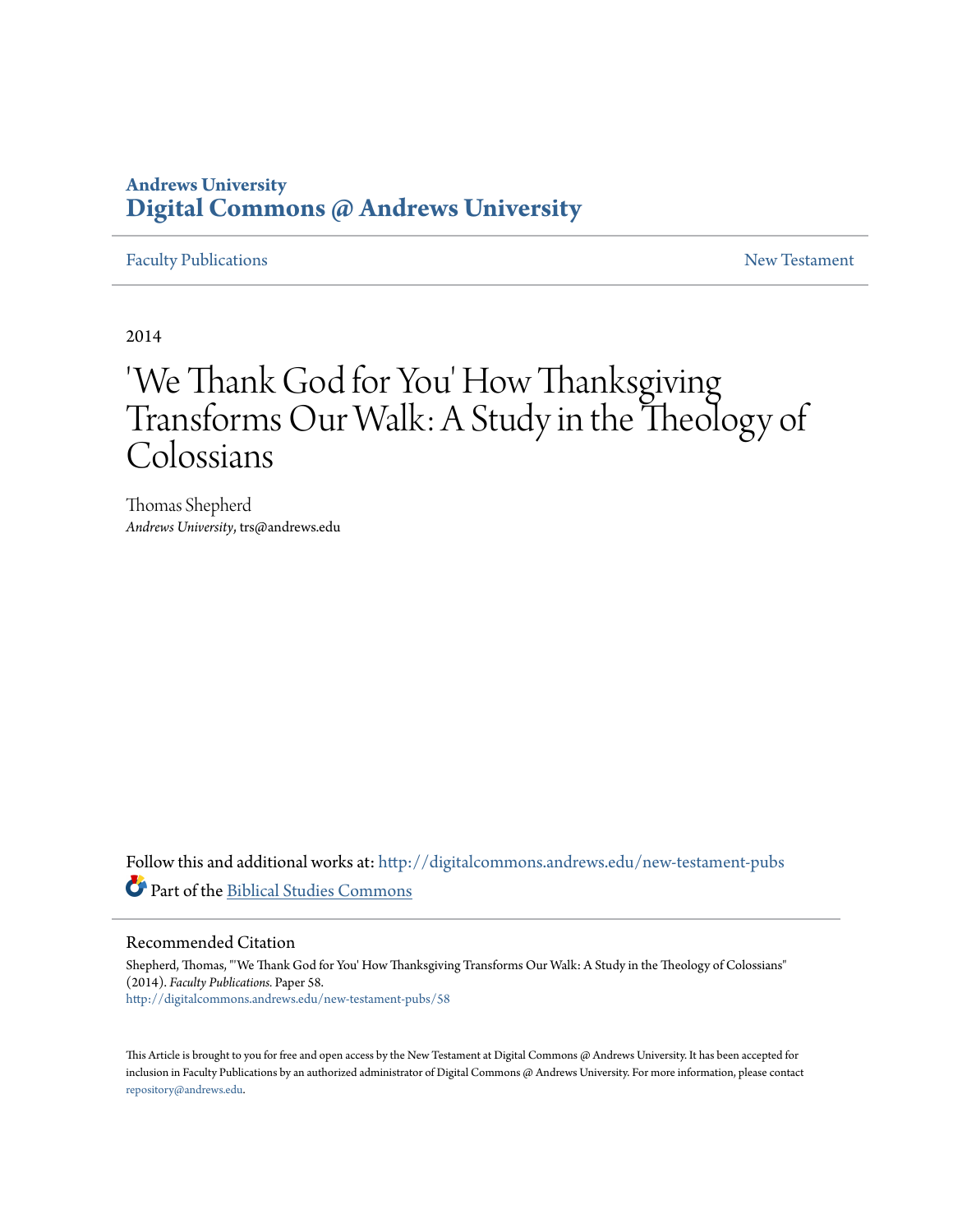*Journal of the Adventist Theological Society, 25/2 (2014): 29-42. Article copyright © 2014 by Thomas R. Shepherd.*

# **"We Thank God for You" How Thanksgiving Transforms Our Walk: A Study in the Theology of Colossians 1**

Thomas R. Shepherd Seventh-day Adventist Theological Seminary Andrews University

#### **Introduction–A Shared Experience**

Giving thanks is a complex social concept and construct. It is an expression of appreciation from someone who has received a benefit, to the giver of that benefit. It implicitly involves a power differential between the individuals, where one has a need which the other supplies. It is a recognition that the benefit was not only received, but valued by the recipient. The expression of gratitude modifies the relationship between the receiver of the benefit and the giver. It indicates that the benefit has created goodwill within the recipient toward the giver, a sense of friendship which the very expression of appreciation deepens. Giving thanks is as much a modification of outlook as it is an active expression.

On the theological level giving of thanks is even more complex. It involves thanking God for some benefit or experience through which the person has gone. Or it may involve thanking God for someone who is in some way special to the petitioner or has been the agent of God in helping the recipient. In this case a triad of relationships is involved. When we thank God for an individual, or in light of something they have done, we express to the Almighty our appreciation for His action in

<sup>&</sup>lt;sup>1</sup> Presidential Address, Adventist Theological Society, San Diego, California, November 21, 2014.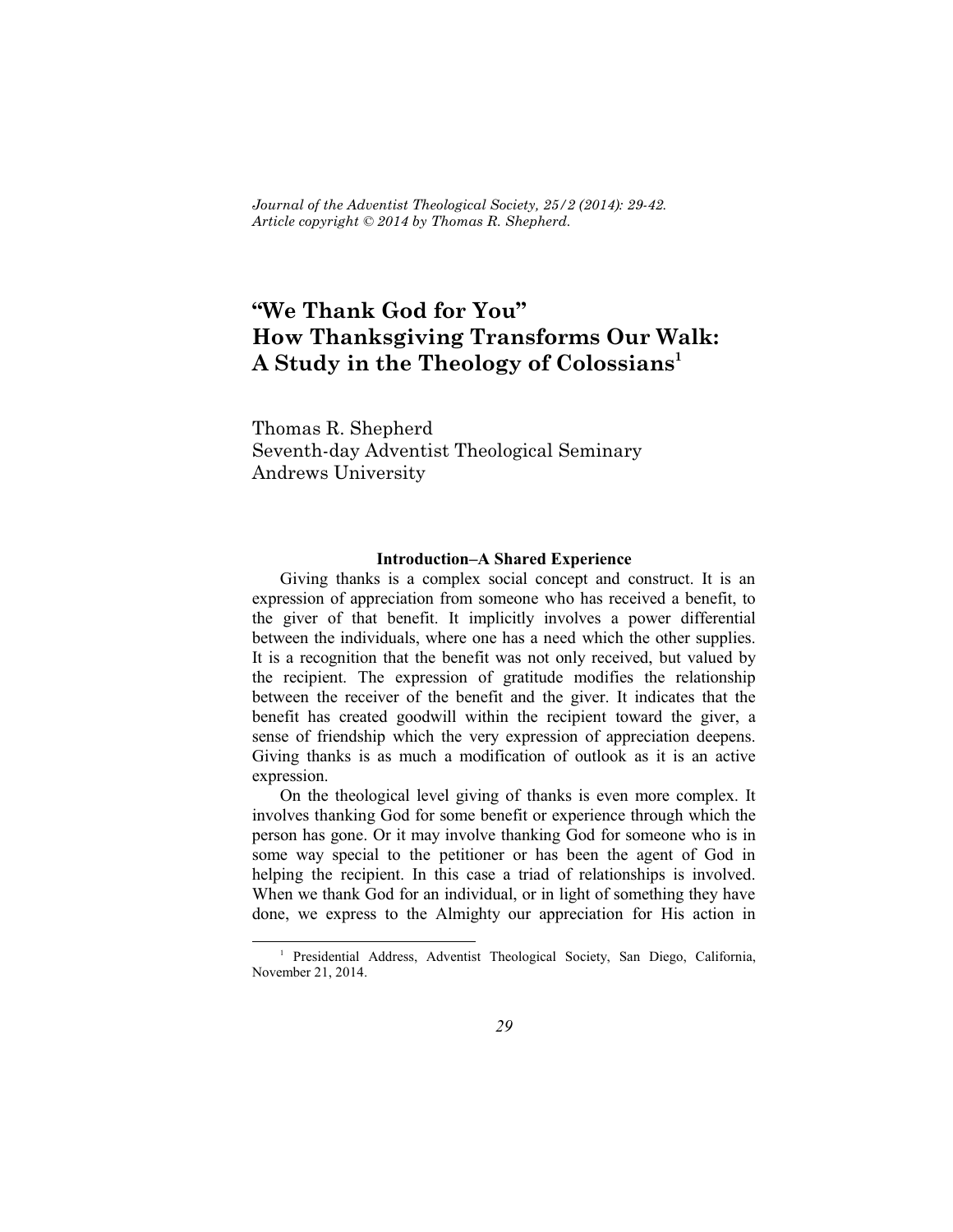bringing about the cause of the prayer. At the same time, if the person for whom we thank God in some way becomes aware of our prayer, it can create within them a deepened sense of relationship, friendship and gratitude for the person praying. The bond of friendship is deepened by the theological context in which it occurs. Both individuals have relationship to God and the thanksgiving indicates a shared theological understanding and relationship to the Almighty. This in turn deepens the ties between the individuals. 2

#### **Paul's Use of Thanksgiving in Epistles**

It is no small matter, therefore, that the apostle Paul uses the concept of thanksgiving so often in the opening lines of his epistles. <sup>3</sup> He is in effect deepening his ties to his churches through the shared relationship to God.<sup>4</sup> He indicates that he appreciates in some way what the recipients

<sup>&</sup>lt;sup>2</sup> This is nicely illustrated in 2 Corinthians 9 where Paul describes blessings God gives that then become a source of giving to others who return thanks to God and pray for the human agents who gave the gifts. I call it the Circle of Blessing.

<sup>&</sup>lt;sup>3</sup> For a discussion and bibliography on Paul's use of thanksgiving in his epistolary openings see Jeffrey T. Reed, "Are Paul's Thanksgivings 'Epistolary'?," *Journal for the Study of the New Testament* 61 (1996): 87-99. For a discussion of formulae relating to thanksgiving in introductions of letters in the ancient world see Peter Arzt, "The 'Epistolary Introductory Thanksgiving' in the Papyri and in Paul," *Novum Testamentum* 36 (1994:1): 29-46. Reed's article critiques Arzt's.

<sup>4</sup> Cf. Raymond F. Collins, "A Significant Decade: The Trajectory of the Hellenistic Epistolary Thanksgiving," in *Paul and the Ancient Letter Form*, ed. Stanley E. Porter and Sean A. Adams (Boston, MA: Brill, 2010), 159-184. On p. 180 he states, "Paul, his addressees, and God constitute the essential thematic elements of Paul's thanksgivings. . . . Paul thanks God for what God has effected among his addresses." On p. 172 Collins notes, "Paul's thanksgiving [in 1 Thessalonians] shares with the thanksgivings of the earlier papyri letters a similar function, that is, an appeal to the good will of the addressee(s). In the papyri letters and in Paul's thanksgiving the motivation for the thanksgiving is an experience ofthe addressees, an experience of (at least presumed) good health in the papyri letters, a religious experience in the case of Paul's First Letter to the Thessalonians." David W. Pao in his article in the same book titled "Gospel within the Constraints of an Epistolary Form: Pauline Introductory Thanksgivings and Paul's Theology of Thanksgiving," 101-127, on p. 121 states, ". . . the Hellenistic *formula valetudinis*[health wish] aims at securing the relationship between the author and the recipient, thus providing the groundwork for the main point of the letter. In Paul's letters, however, the focus on God's work among the churches, as well as their responses to God, points to the fact that Paul is more concerned with the relationship between his audience and their God." Certainly, Paul is more concerned for the relationship between the recipients and God than to him, but the linkages are three way, with Paul bonded to the believers as well. That he is praying for them, and they know of his prayer,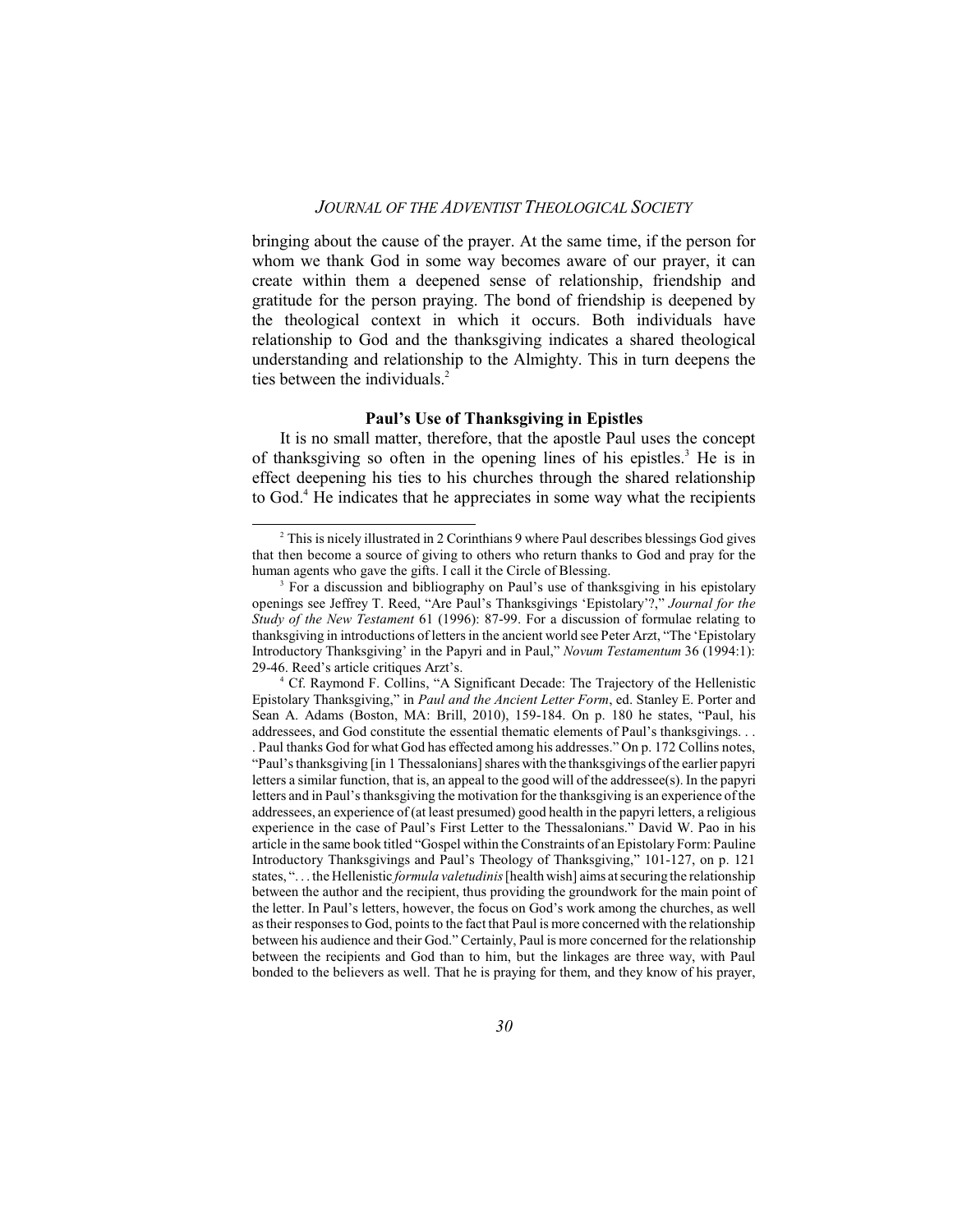of the letters mean to him.

A review of the openings of his epistles indicates that he most often uses the terminology "I thank God" (εὐχαριστῶ τῷ θεῷ) combined with a reference "for you" (περὶ ὑμῶν) and some reference to prayer.<sup>5</sup> Thus in the very opening address of his epistles, Paul cements his relationship with his churches through the thanksgiving link to God.<sup>6</sup>

Most of us do not write letters today following this pattern of thanksgiving to God or blessing Him, so we may be tempted to consider this as rather flowery, even superfluous religious language. 7 We may also

 $7$  We are more influenced by our culture than we typically are willing to admit. Western society today has a secular worldview. The Greco-Roman culture had a sacral worldview. It was common in letters in the ancient world for people to give thanks to a god or the gods for the health of the person they were writing to or to thank the gods for helping them escape danger. See Collins' delineation of examples, Collins, "A Significant Decade," 160-162. Note also the parallel he draws to 2 Macc 1:10-12 on p. 167. It might be argued that Paul is simply using a typical form, therefore, that does not have great significance. But this would seem odd for such a careful writer like Paul, particularly since his thanksgivings are longer than in most ancient letters. Cf. Collins, "Significant Decade," 172. Pao responds to the

cements the bond between Paul and the believers. Second Corinthians 9, again, illustrates this nicely where there is mutual good will created in the Circle of Blessing.

<sup>&</sup>lt;sup>5</sup> In the 13 epistles, Romans through Philemon, 3 do not have thanksgiving or blessing, Galatians, 1 Timothy and Titus. Excluding these, of the other 10, 6 make mention of prayer, 8 make reference to thanksgiving, and 8 make reference to "you." In Colossians  $\varepsilon$ 0χαριστέω is in the plural since Paul and Timothy are listed as authors. The terms for prayer vary (προσευχή, δέησις, προσεύχομαι). There is great debate on how much of Paul's thanksgivings in his letters follows any pattern in ancient Hellenistic letters, whether there is even such a pattern in Hellenistic letters of the period, and whether one can even speak of a pattern in Paul's letters. Note Pao's comment on Arzt's and Reed's articles, ". . . both Arzt and Reed conclude that one can no longer speak of the Hellenistic epistolary 'introductory thanksgiving.'" Pao, "Epistolary Form," 109. Reed, it seems to me, would disagree with this assessment, cf. Reed, "Paul's Thanksgivings," 90-94, but Pao critiques him well on pp. 108-109 of his own article.

<sup>&</sup>lt;sup>6</sup> The glaring exception is Galatians where the apostle is so upset by the heresy sweeping the Galatian churches that he omits traditional friendly greetings to move directly to what shocks him. The lack of thanksgiving reduplicates in the reader Paul's own alarm. In fact, one could almost call the opening of Galatians an "anti-thanksgiving" as Paul uses the terminology of shock and pronounces a double anathema (cf. the use of  $\theta \alpha \nu \mu \dot{\alpha} \dot{\alpha}$  "I marvel," v. 6, and άνάθεμα "accursed," v. 8-9). Cf. Peter Arzt-Grabner, "Paul's Letter Thanksgiving," in *Paul and the Ancient Letter Form*, 129-158. On p. 156 he notes, "When the relationship between Paul and a community is really bad, there is no reason at all for Paul–as for any other letter writer–to express thankfulness at the beginning of the letter body. On the contrary, Paul expresses his astonishment for the community's bad behavior, which is the function of the  $\theta$ αυμάζω clause in Gal 1:6-7."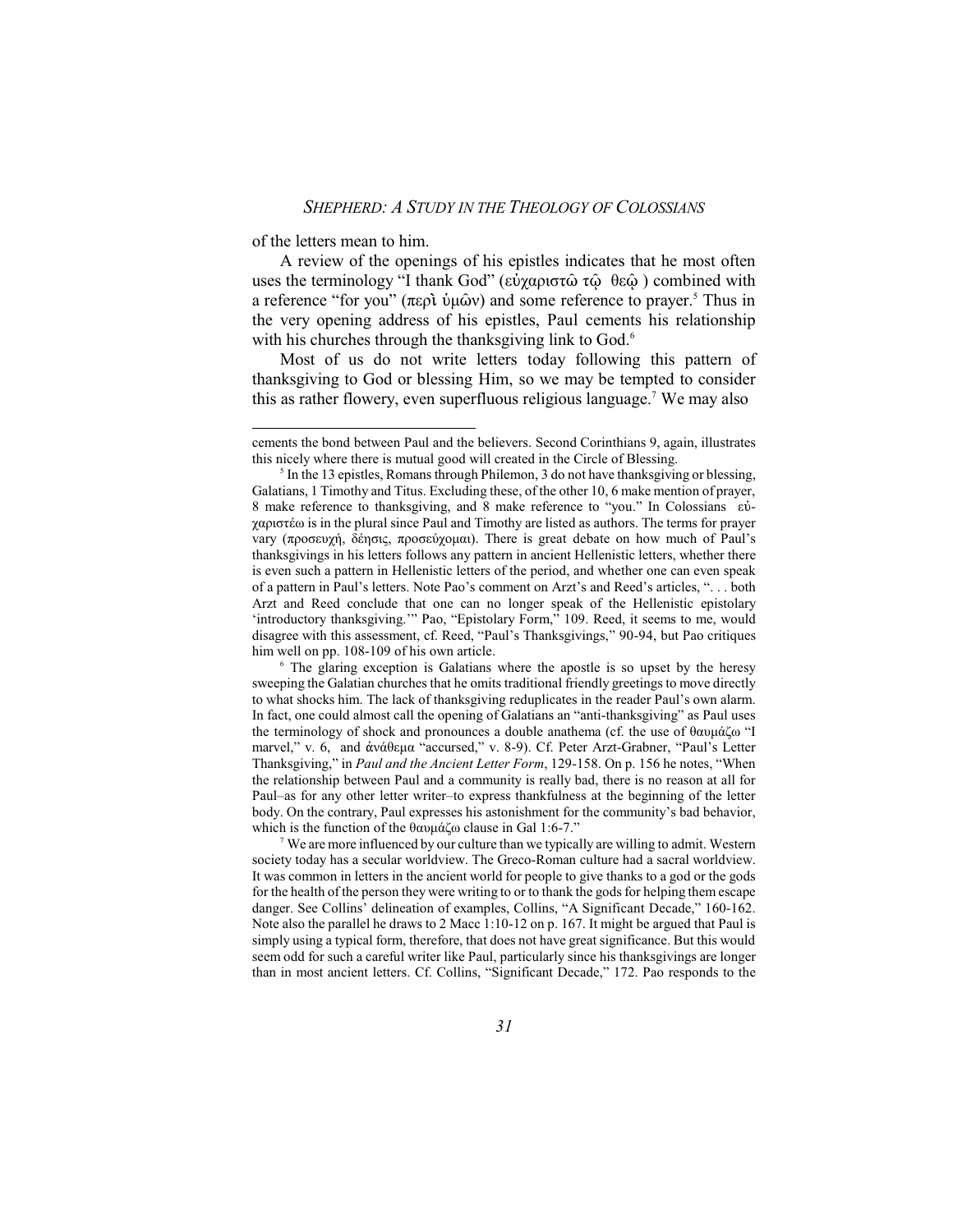be drawn to scan down the page to find where the "real theology" begins. But in this we would be quite mistaken. Pauline scholars have noted how the apostle typically introduces the major themes of his letters in the thanksgiving or blessing section that follows immediately on his epistolary introduction.<sup>8</sup> Thus the role of the thanksgiving section is twofold–to confirm and build the bond between Paul and his churches, and to introduce the themes of the letters.

#### **The Surprise in Colossians**

However, Colossians goes beyond the typical pattern of thanksgiving in the opening section of the book and a reference here or there. Six times in this short epistle Paul uses the thanksgiving word group.<sup>9</sup> It is a striking departure and caught my attention.<sup>10</sup>

As is well known, the exact form of the heresy that Paul was fighting in Colossae is disputed.<sup>11</sup> We are at a disadvantage since we only have

focus on form that has predominated in New Testament scholarship on this topic as follows, "More than half a century after Shubert's study [Paul Schubert, *The Form and Function of the Pauline Thanksgivings* (Berlin: Alfred Töpelmann, 1939)], many still feel the need to emphasize the form over the content of Paul's letters. To do so, however, not only leads one to ignore the emphasis of the content of Paul's letter openings, it also prevents one from noticing the significant connections between Paul's act of thanksgiving and his own emphasis on thanksgiving in the body of his letters." Pao, "Epistorlary Form," 119. This phenomenon of the interconnectedness of Paul's thanksgivings is what we will note below regarding Colossians.

<sup>8</sup> Cf. David E. Aune, *The New Testament in Its Literary Environment*, Wayne A. Meeks, ed. (Philadelphia: Westminster, 1987), 184-186. A primary example is 1 Cor 1:4-9 where Paul uses words such as "knowledge, spiritual gift, revelation, fellowship," all terms that will reappear later in the book.

<sup>&</sup>lt;sup>9</sup> One can add a seventh occurrence in 3:16 with the use of the term  $\chi \dot{\alpha}$  typically translated "grace," but in this context probably best translated as "gratitude." In contrast to the many uses of words of thanksgiving in Colossians, in the much larger book of Romans, Paul only uses the word group 5 times, 7 times in 1 Corinthians, 4 times in 2 Corinthians, 3 times Ephesians, 2 times Philippians, 4 times 1 Thessalonians (a bit of a theme there as well), 2 times 2 Thessalonians, 1 time 1 Timothy, 2 times 2 Timothy, 1 time Philemon.

<sup>&</sup>lt;sup>10</sup> Cf. James Dunn's words, "This repeated emphasis [on thanksgiving] in Colossians makes it one of the most 'thankful' documents in he New Testament (1:3, 12; 2:7; 3:17; 4:2)." See James D. G. Dunn, *The Epistles to the Colossians and to Philemon*, NIGTC (Grand Rapids, MI: Eerdmans, 1996), 262.

<sup>11</sup> See for instance, Markus Barth and Helmut Blanke, *Colossians*, Anchor Yale Bible, vol. 34B (New Haven, CT: Yale University Press, 1994), 29-39 for a summary of options. They conclude that "the Colossian Religion [their name for the heresy described in Colossians] remains an unsolved puzzle," 39.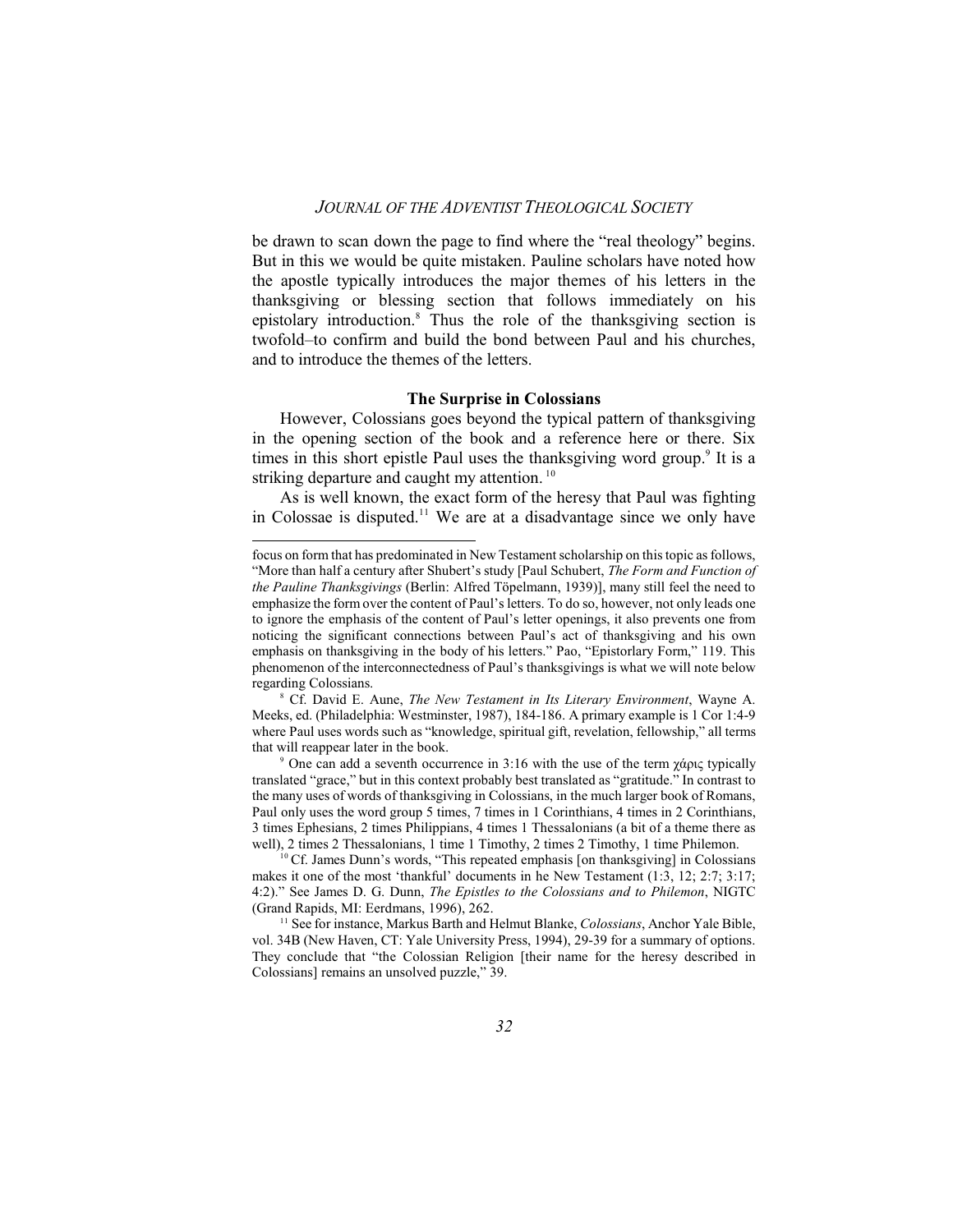half of the conversation as illustrated in the book of Colossians and do not have much other information as to what was going on. The reference to the Sabbath in Colossians 2:16 clearly illustrates that there was at least some aspect of Judaism (or a distortion of it) in the teaching that Paul counters, but other characteristics of the false teaching are confusing and suggest the possibility of a syncretic heresy.<sup>12</sup>

What comes across quite clearly in Paul's argumentation is the centrality and supremacy of Christ. The false teachers seemed to consider Jesus insufficient to meet the salvation needs of the congregation. So they added on manmade regulations to insure that their followers would succeed in their journey heavenward.<sup>13</sup> The problem is, when you add on to Jesus you actually subtract from Him. <sup>14</sup> You suggest He is insufficient, you need something more.

When I began to study this book I expected strong theological arguments dealing with the heresy, and they are there, particularly in Colossians 1-2 (the Christ hymn in chapter 1, and five wonderful pictures of redemption in 2:11-15 alone). So I was surprised when I came across so many references to thanksgiving. What does this have to do with the topic of heresy? It does not seem to be a theological argument so much as a liturgical one. <sup>15</sup> Thus I set forth to map Paul's theology of thanksgiving in Colossians.

#### **Mapping Paul's Theology of Thanksgiving**

Working on Biblical theology requires that the categories of meaning arise from what the text says. In reading the text one can begin with rather open questions, but then allow the patterns there to steer the development of classifications. Mapping the thanksgiving words within their context in Colossians led to a division of the data into four descriptive categories of giver/recipient of thanksgiving, antecedents/causes of thanksgiving, contexts of thanksgiving, and

<sup>12</sup> Cf. David W. Pao, *Colossians & Philemon*, ECNT (Grand Rapids, MI: Zondervan, 2012), 30.

<sup>&</sup>lt;sup>13</sup> Cf. Col 2:18-23 with reference to worship of angels and asceticism which suggests a lining up with spiritual forces, doing what it takes to verify salvation. One might call it a type of "fire insurance," protection against being lost, just in case Jesus was not enough.

<sup>&</sup>lt;sup>14</sup> I credit my Colossians teacher, Ivan Blazen, with this catchy phrase.

<sup>&</sup>lt;sup>15</sup> Cf. Pao's description of the thanksgiving as worship, Pao, "Epistolary Form," 121-122.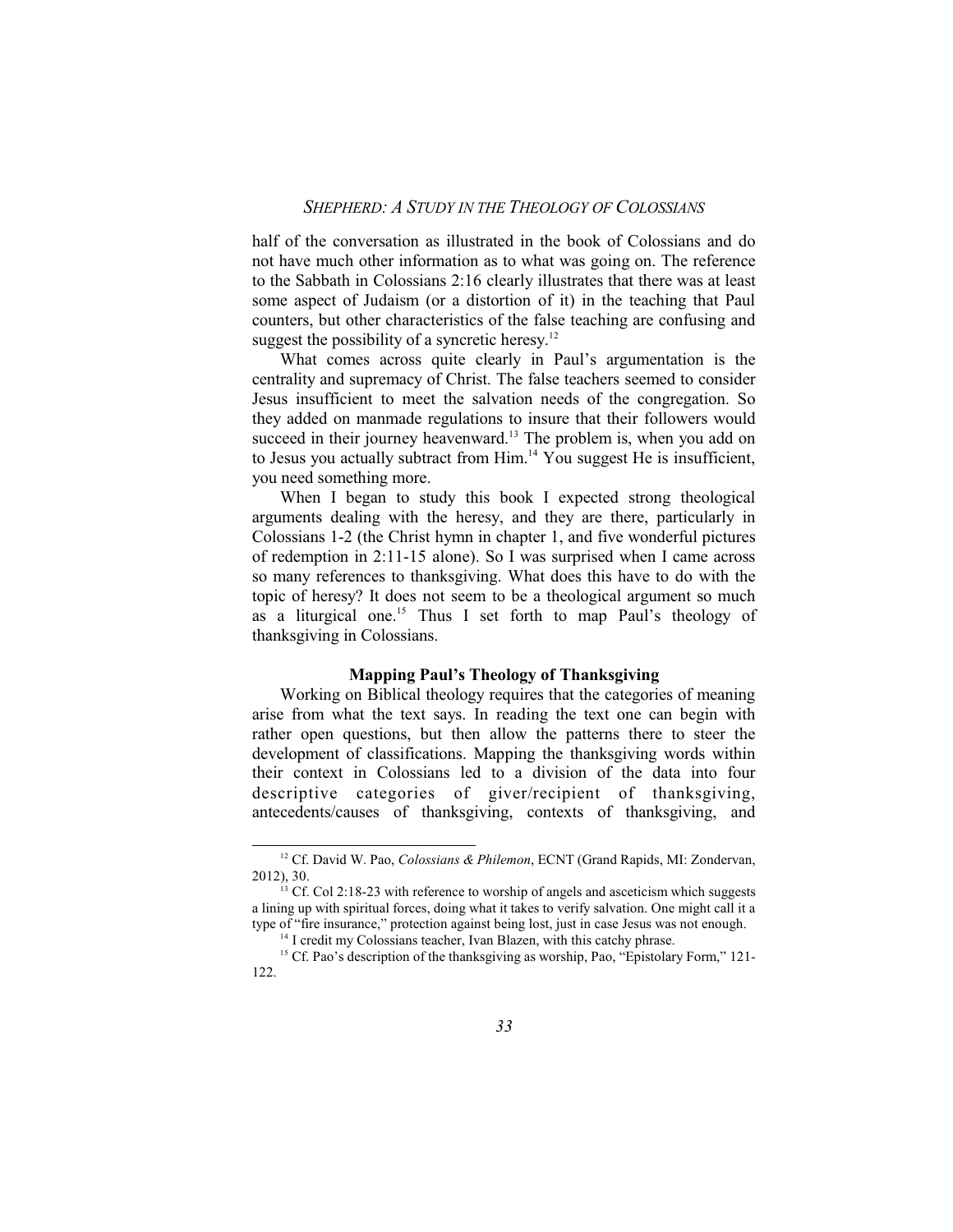implications of thanksgiving. What follows is a brief delineation of the ideas in each of these categories that Paul teaches in Colossians. *Giver and Recipient of Thanksgiving*

Paul uses the verb, noun and adjective for thanksgiving in Colossians. Since the adjective is only found here in the entire New Testament (Col 3:15), there is no other book that has this breadth of usage. <sup>16</sup> Whenever the apostle uses the verb he always notes that thanks is given to God and always designates Him as Father (1:3, 12; 3:17). This emphasis points to two aspects of Paul's theology of thanksgiving. First, God is the recipient of the thanks.<sup>17</sup> Consequently, He is the one who has given some benefit or gift to the believers, as we will see below. Second, if He is Father, then when we praise Him using this appellation we are calling on Him as His children and are a community of saints linked together in bonds of love (1:4).<sup>18</sup>

In the three uses of the verb "to give thanks" in Colossians the first in 1:3 has Paul and Timothy as the ones giving thanks for the believers in Colossae for what God has done in their lives. In the other uses in the book, the Colossian believers are the givers of thanks. Indeed, the second use of the verb (1:12) parallels the first with the Colossians themselves being called on to thank the Father who has qualified them for a share in the inheritance of the saints in light.<sup>19</sup>

Furthermore, the last usage in 4:2-3 serves as an inclusio with the first usage in 1:3. Whereas in 1:3 the apostle gives thanks for the Colossian believers, in 4:2-3, Paul asks the Colossians to pray for him

<sup>&</sup>lt;sup>16</sup> The verb is εὐχαριστέω ("I give thanks"), the noun εὐχαριστία ("thanksgiving"), and the adjective εὐχαριστός ("thankful"). As noted earlier, in 3:16, χάρις should probably be translated "gratitude," adding a seventh usage in Colossians of words referring to thanksgiving.

<sup>&</sup>lt;sup>17</sup> This is typical of Paul throughout his writings. See Pao, *Colossians*, 50.

<sup>&</sup>lt;sup>18</sup> Cf. the implication of calling God Father in the Lord's prayer with the concomitant responsibility to forgive those who sin against me, Matt 6:9-15. Cf. also Matt 18:15-18 and the father's plea in the story of the prodigal son, Luke 15:29-32 with "this brother of yours," v. 32.

<sup>&</sup>lt;sup>19</sup> Paul sets up the parallel via a second prayer starting in v. 9. This prayer, in place of being a prayer of thanksgiving as in 1:3-4, is a prayer of intercession, that the Colossian believers may walk (live) a life worthy of the Lord. Part of that worthy walk, it is clear from the series of participles in vv. 10-12, is with joy to give thanks to the Father who qualified them for a share in the inheritance of the saints in light. The communal sense of calling God Father is illustrated via the linkage to the idea of inheritance with the saints.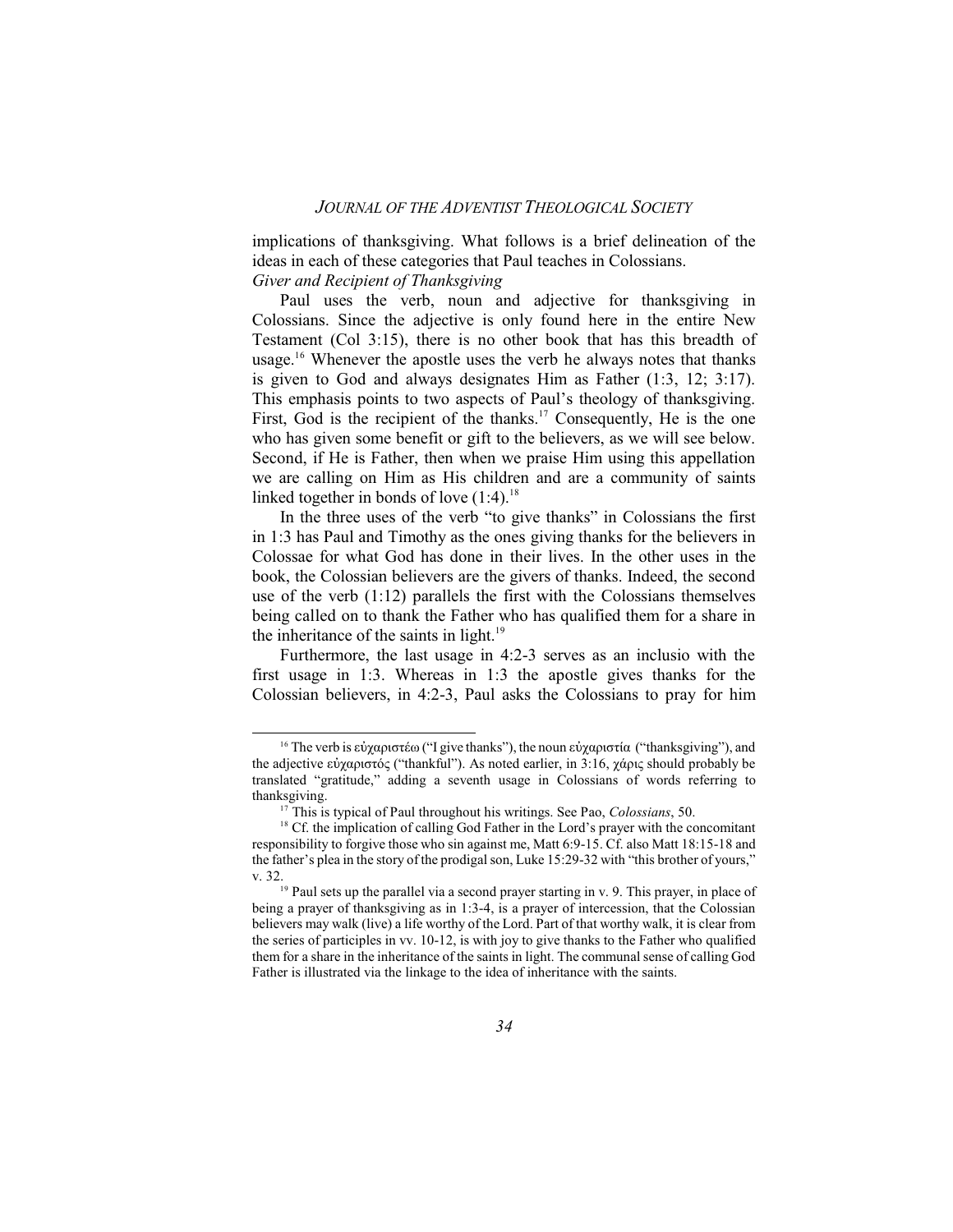and Timothy so that a door may be opened for the Word of God, in order to speak the mystery of Christ. <sup>20</sup> These reciprocal details, emphasized via the inclusio, point toward a very communal sense of experience between Paul and this church, a communal sense of fellowship allied with thanksgiving.

#### *Antecedents/Causes of Thanksgiving*

As we noted above, thanksgiving implies a power differential between the one giving thanks and the giver of the benefit. Some benefit has been received for which thanks is given. Allied with thanksgiving throughout Colossians is a profound emphasis on the gift of salvation. Over and over the apostle returns to this theme. He thanks God for the Colossians because he has heard of their faith in Christ and the love they have for all the saints (1:3-4) which is based on the hope laid up for them in the heavens (1:5). That hope is rooted in the gospel message they heard earlier which produces fruit within their lives (1:5-6).

It is the Father who has empowered them to share in the inheritance of the saints (1:12). He redeemed them from darkness and transferred them into the kingdom of His beloved Son (1:13). They were taught the gospel and now are rooted, built and established on Christ (2:7). They have taken off the old person with its pagan practices and have put on the new person as the chosen of God, holy, beloved, full of the virtues of Christian character including thanksgiving (3:5-15).

Paul is crystal clear in describing the change that has taken place in the lives of these people. They were in darkness and pagan wicked practices, and were redeemed from all these vices and evil by the power of God. The power differential, therefore, is soteriological in nature – from darkness to light (1:12-13), from uncircumcision to the circumcision of Christ (2:11), dead in trespasses, brought back to life with Christ with trespasses forgiven, the debt of sin erased, and the powers of darkness defeated (2:12-15).

Thanksgiving in Colossians is based on a power transaction of redemption where the person has moved from the wicked world to the kingdom of God's beloved Son in whom the believers have redemption,

<sup>20</sup> Cf. Dunn, *Colossians*, 261.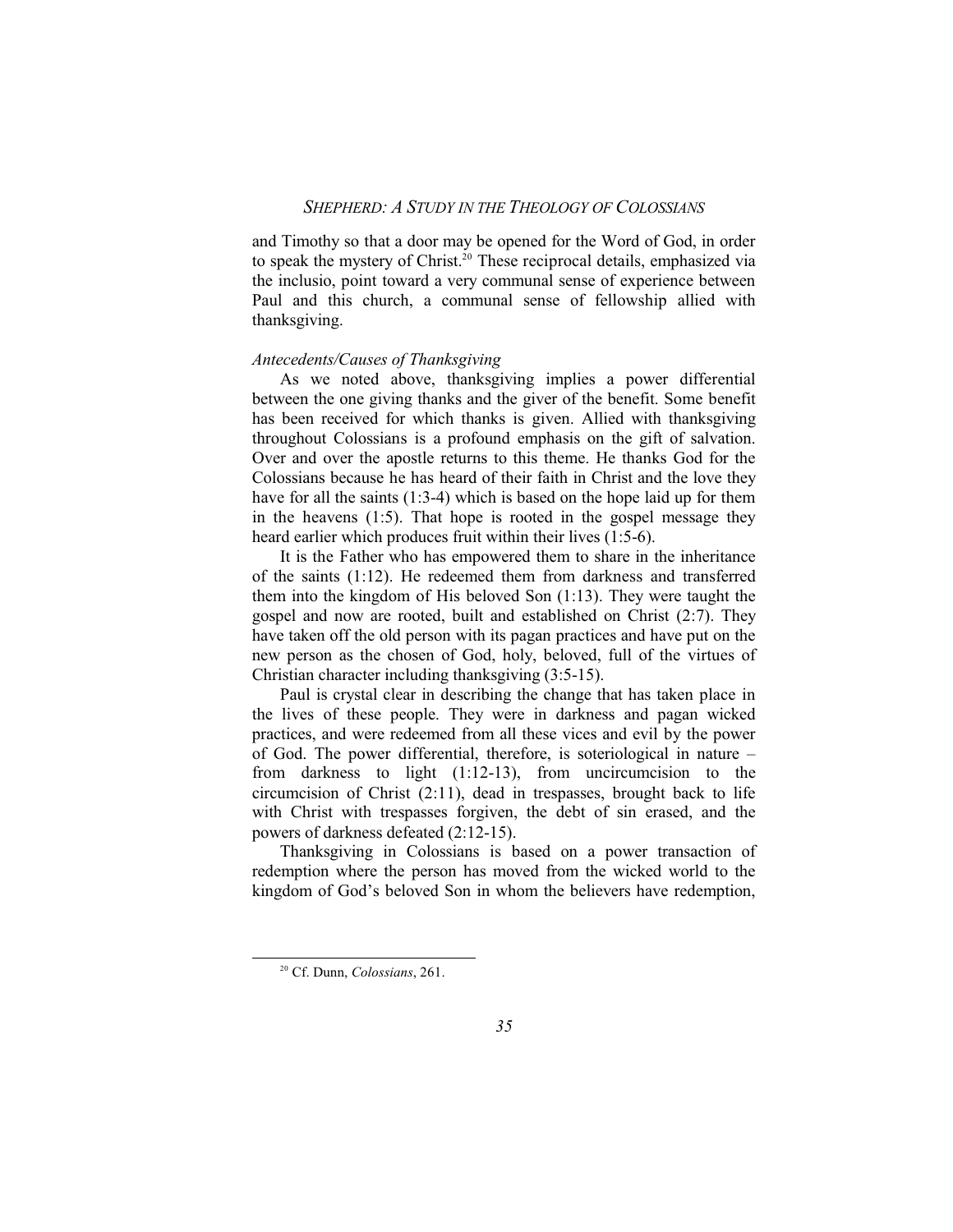the forgiveness of sins  $(1:13-14).^{21}$  Thus, it is no surprise that the book of Colossians emphasizes the power of Christ and His victory over the forces of evil (1:15-20, 2:11-15). It is participation in Christ's victory that calls forth thanksgiving from the believers as they acknowledge what God has done for them and in their lives.

#### *Contexts of Thanksgiving*

Whereas salvation is the antecedent of thanksgiving it is a large part of the context surrounding the idea of giving thanks to God in Colossians. Paul describes that salvation experience as a past event, something God has already done in the lives of the believers. However, there are current realities, both positive and negative, that are also linked with the experience of giving thanks.

On the positive side, the believers have faith in Christ and love for all the saints in their lives (1:4). It was this that came to Paul's attention and called forth his prayer of thanksgiving (1:3-4). The word of truth in the gospel also resides with these people and bears fruit in their lives  $(1:5-6)$ .

Much of what Paul says about thanksgiving is couched in words of intercessory prayer (1:9-12) or in exhortations to live in accordance with Christian ideals  $(2:6-7; 3:12-15; 4:2-3)$ . These calls to action imply a situation where such typical Christian behavior is under threat from outside sources. Paul focuses attention on the positive to counter the negative. He speaks of the worthy walk (1:9-11; 2:6-7) in which the believer is rooted and built on Christ and established in the faith.

But the negative is not absent from his discourse. Threat arises from without and within. In chapter 2 it is the false teachers who threaten the church with their "add on to Jesus" type of philosophy in which much activity is intended to align the person with the angels and elemental spirits of the universe  $(2.8, 16-23).^{22}$  The false teachers disseminate a doctrine of strict asceticism probably with the idea of preparing their

<sup>&</sup>lt;sup>21</sup> Cf. Pao's words concerning Paul's introductory thanksgiving formulae in general, "In the Pauline introductory paragraphs, Paul repeatedly points back to Christ's redemptive act on the cross as the grounds of thanksgiving: . . ." Pao, "Epistolary Form," 122.

<sup>&</sup>lt;sup>22</sup> See Pao, *Colossians*, 160-161 for a helpful discussion of the  $\sigma \tau \omega \epsilon \hat{\imath} \alpha$ , the elemental spirits of the heavenly realm. Paul teaches that all rulers, powers and authorities are in subjection to Christ (1:15-20; 2:15).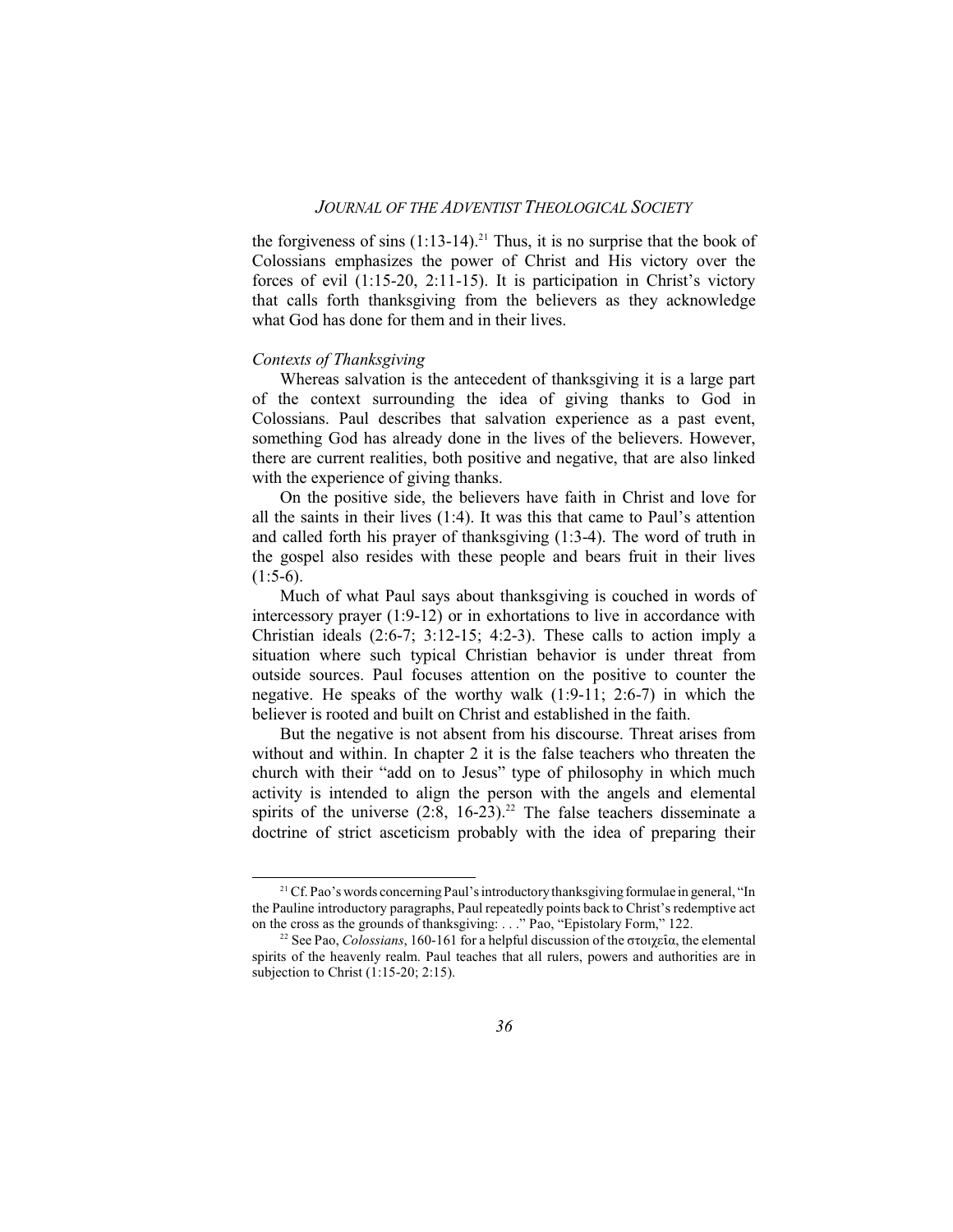adherents for meeting the angels (2:18, 20-23). 23 It is a harsh lifestyle meant to gain one access to heavenly or spiritual realities.

It sounds like anything but thanksgiving. Paul counters all this false teaching with the overwhelmingly positive and joyous message of salvation in Christ and the thanksgiving that flows from believers in recognition of that gift. Thus thanksgiving is an antidote to heresy.<sup>24</sup> And not surprisingly so, since thanksgiving focuses the attention on God and the fullness and completeness we have in Christ (2:9-10). If you are worshiping God in thankfulness and are full of Christ, there is no room for false teaching to slip in.

But Paul does not naively describe the group of faithful believers as one homogeneous group without internal challenges. From within the apostle notes the threat of strife that can arise in the community of faith (3:12-15). He calls for patience and forgiveness if someone has a complaint they bring. Complaining is the opposite of thanksgiving. Paul reminds the believers that God has forgiven them, so they must follow His example and forgive others (3:13). They are to wear these gracious attributes like a garment, topped by love, the bond of perfection (3:14), with the peace of Christ reigning in their hearts  $(3:15)$ .

It is in this context that Paul indicates that the believers are to "be thankful" (3:15). <sup>25</sup> Thankfulness is not to be simply something Christians express from time to time. It is so to permeate their character that it can withstand the blows of trials and troubles that arise in any congregation or community. 26

Paul goes on to express that the word of Christ is to dwell richly in their lives, in teaching, singing in the heart to God (3:16). The permeation of the Christian's life with thanksgiving is expressed in the

<sup>23</sup> Cf. Ibid., 194-195.

<sup>&</sup>lt;sup>24</sup> Thanksgiving is part of the group boundary formation or at least a marker of that boundary. Paul thanks God for the believers, not the false teachers.

<sup>&</sup>lt;sup>25</sup> This is the one use of the adjective  $\epsilon \dot{\nu} \chi \alpha \rho$  to  $\tau \dot{\nu} \zeta$  in the New Testament, allied with the verb γίνομαι ("to be, to become"), used frequently, as here, to express a state of being.

<sup>&</sup>lt;sup>26</sup> The use of  $\gamma$ *i*voµ $\alpha$ <sub>1</sub> ("to be, to become"), in place of  $\varepsilon$ *i*µ*i* ("to be") may simply be stylistic variation. But O'Brien indicates that it points toward a constant striving toward the goal of "becoming" that thankful person. This concept expresses the active nature of such thanksgiving. See Peter T. O'Brien, *Colossians, Philemon*, WBC, vol. 44 (Waco: Word Books, 1982), 206. Cf. Dunn, *Colossians*, 235, "We could translate 'Be thankful people,' those who are characterized by their thankfulness, or indeed, 'keep being or becoming (γίνεσθε) thankful,' the verb indicating an ongoing responsibility . . ."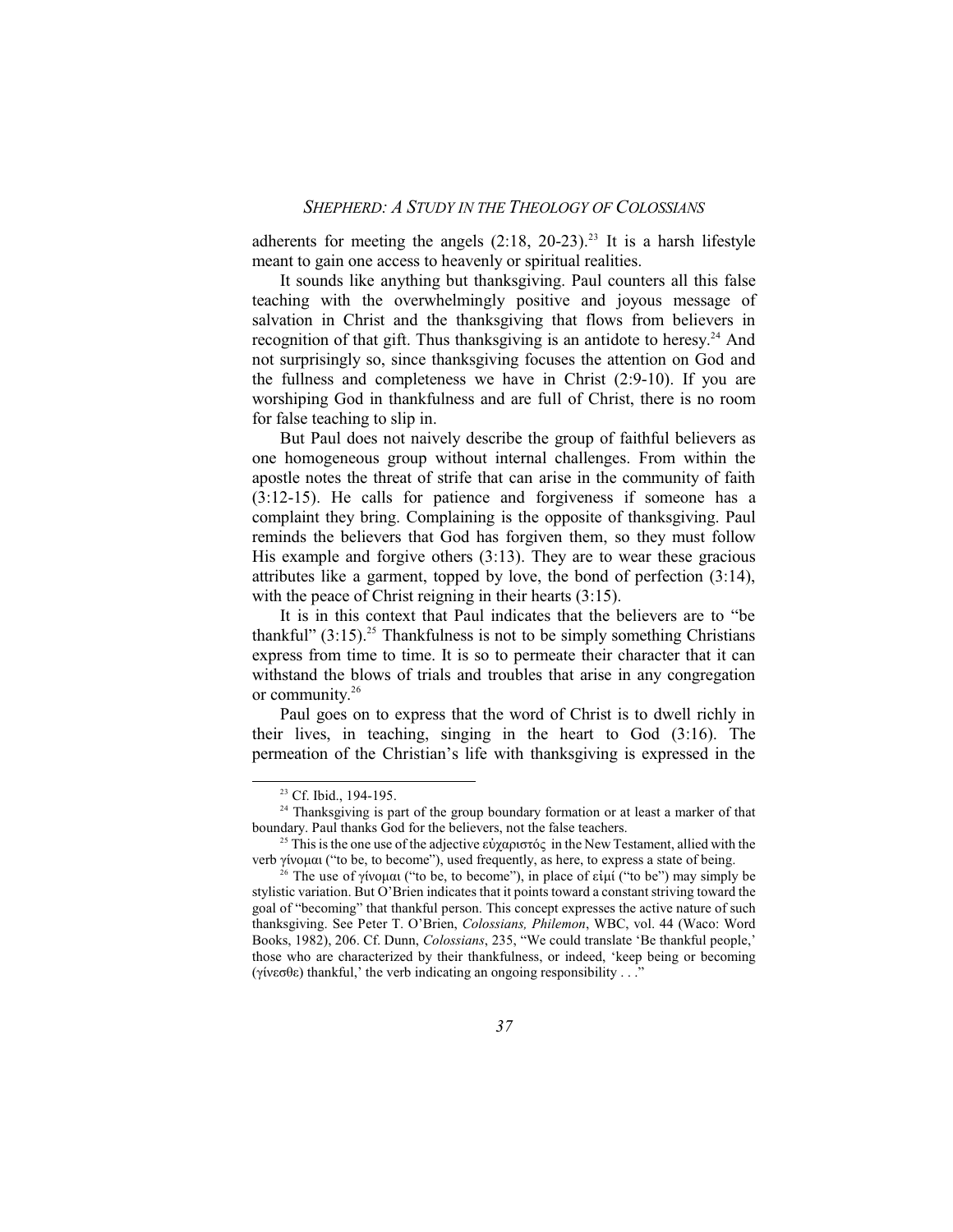capstone statement of 3:17, "And whatever you do in word or deed, do all in the name of the Lord Jesus, giving thanks to God the Father through Him."<sup>27</sup>

One more interesting note in this section is the flavor or manner in which Paul calls for thanksgiving. When he opens his description of thanksgiving in 1:3, he notes that he gives thanks "always" ( $\pi \hat{\alpha} \nu \tau \sigma \tau \epsilon$ ) in his prayers. In 1:11-12, the thanksgiving is to be given to the Father "with joy" ( $\gamma \alpha \rho \dot{\alpha}$ ). In 2:7, the believers are called on to be "abounding"  $(περισσεύω)$  in thanksgiving. And as we noted above, in 3:17, it is in "whatever you do in word or deed" that they are to thank God the Father.<sup>28</sup> It is a rather exuberant, dynamic, extensive view of thanksgiving. It suggests a powerful force bubbling forth from the person's life. 29 No wonder it is part of the antidote to heresy.

#### *Implications of Thanksgiving*

Interestingly, Paul presents one more view of the theology of thanksgiving in 4:2 as he comes to the end of his discourse. As noted above, the call to prayer and thanksgiving in 4:2 is an inclusio with the prayer of thanksgiving in 1:3. In 1:3 Paul and Timothy pray for the Colossian believers. In 4:2 the saints are called on to pray for Paul and Timothy. The interconnection of the community is reiterated, but with a striking addition.<sup>30</sup> In this closing section Paul calls on the believers to persist in prayer. <sup>31</sup> He emphasizes this idea of persistence by use of the term "watching" which he ties to thanksgiving "watching in it with thanksgiving." The Greek verb for "watching" is γρηγορέω which means

<sup>&</sup>lt;sup>27</sup> My translation.

<sup>&</sup>lt;sup>28</sup> The phraseology includes the concept of "all" –  $\kappa \alpha \hat{i} \pi \hat{\alpha} \hat{v} \hat{o} \pi \hat{i} \hat{\alpha} \hat{v} \pi$   $\hat{\alpha} \hat{\eta} \tau \hat{\epsilon}$ "all, whatever you do."

<sup>&</sup>lt;sup>29</sup> Contra Dunn who sees the emphasis on "always" praying for you (1:3) and "abounding" in thanksgiving (2:7) as mere "Pauline flourishes." Dunn, *Colossians*, 56, 142. The evidence against Dunn's perspective is the way that Paul rather consistently modifies the concept of thanksgiving with a variety of terms like "always" "with joy" "all that you do" throughout the book. It is as though Paul is building a consistent wall of joyful thanksgiving against false teaching.

 $30$  We will see below that actually the "addition" in 4:2 has a parallel in 1:3-5. But Paul uses more terms in chapter 4 than chapter 1, and allies them more closely with thanksgiving in chanter 4.

<sup>&</sup>lt;sup>31</sup> The verb is  $\pi \rho$ <sup>0</sup> $\sigma \kappa \alpha \rho \tau \epsilon \rho \epsilon \omega$ , which means "to persist obstinately in, adhere firmly to, devote oneself to."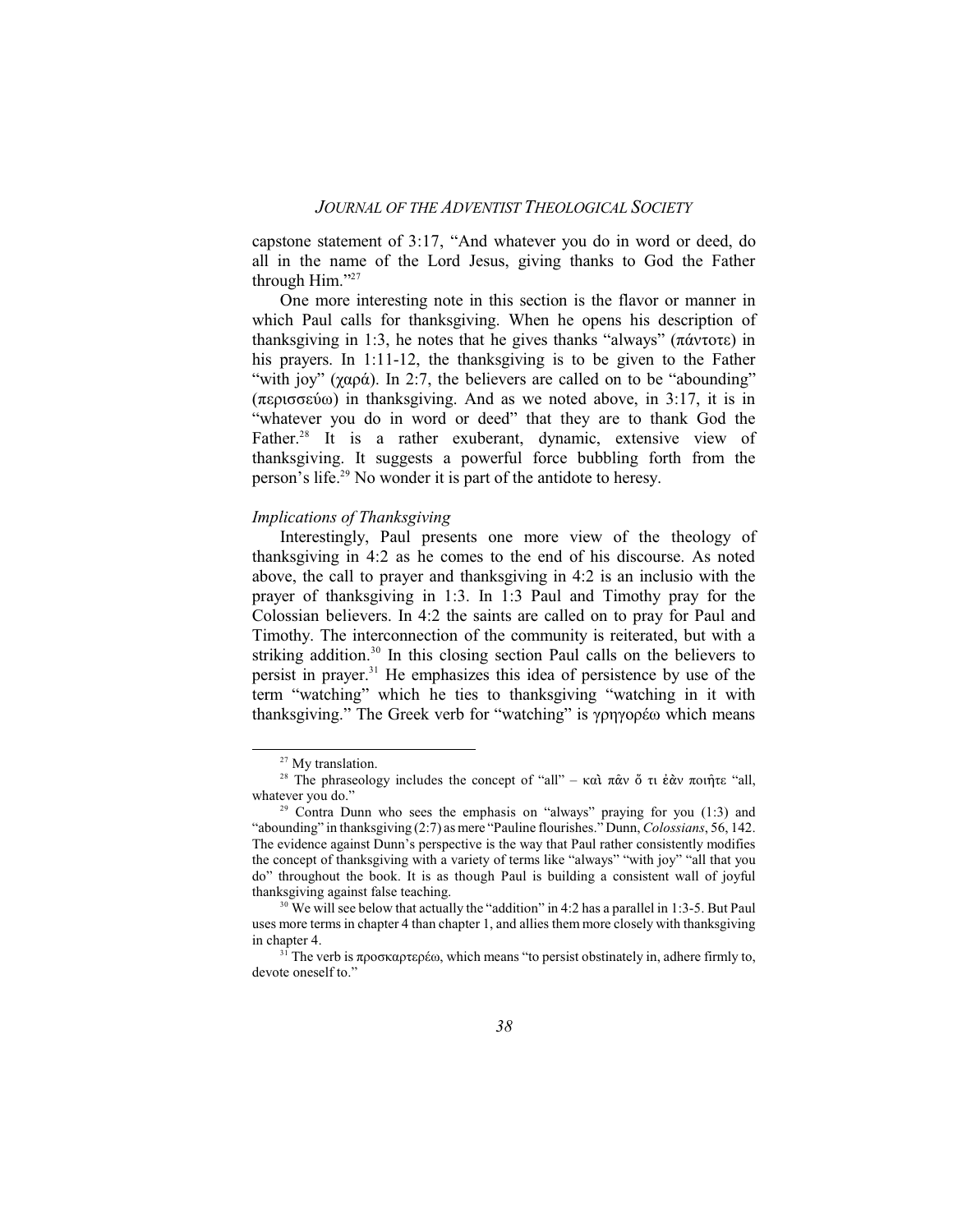"to stay awake." It is a term that appears on the lips of Jesus when He refers to readiness for the Eschaton (Matt 24:42-43; 25:13; Mark 13:34- 37; Luke 12:37). And Paul uses the term the same way in 1 Thessalonians 5:6 where he allies the term with sobriety.<sup>32</sup>

These contexts suggest that thanksgiving in Colossians also has an eschatological perspective. Because of its focus on God, as we have noted above, it is not surprising to see thanksgiving include this eschatological nature. That is to say, facing towards God, the Christian is facing towards the eschatological fulfillment of the salvation hope embodied in the present experience of the kingdom of God  $(1:5, 13).$ <sup>33</sup> Thanksgiving helps the Christian stay awake to the promise of Christ's soon return.

This aspect of 4:2 also contributes to the inclusio with 1:3-5. In 1:3-5 Paul thanks God for the Christians because he has heard of their faith in Christ and their love for one another. But he goes on to say that these traits are based on the hope laid up for the Christians in heaven.<sup>34</sup> Thus in both contexts thanksgiving is set within an eschatological context.

#### *Summary*

We notice therefore the impressive depth of Paul's theology of thanksgiving. It is communal, linking saints to one another through their bond to God the Father and Jesus Christ. At the same time, as a boundary marker it separates them from the false teachers. It is deeply rooted in the experience of salvation brought in Christ. Nothing can be added to His

 $32$  Cf. 1 Peter 5:8; Revelation 3:2; 16:15. Cf. also Jesus' words to His disciples to stay awake and watch in Gethsemane with Him (Matt 26:38-40; Mark 14:34-38). Cf. also the other eschatological phrase in 4:5 "redeeming the time" (τὸν καιρὸν ξαγοραζόμενοι). Dunn notes, "That  $\kappa \alpha \rho \dot{\varphi}$  often has the sense of significant time, in the New Testament eschatological time (as in Matt. 8:29; Mark 1:15; 13:33; Luke 21:8; Rom. 3:26; 8:18; 13:11; 1 Cor. 4:5; 7:29; 2 Cor. 6:2; 8:14; Gal. 6:10; 1 Pet. 1:5), also helps focus the thought on the present time as a unique climactic period in which every minute is precious . . .". Dunn, *Colossians*, 266. Dunn also notes other phrases in 4:2-6 that suggest an eschatological perspective, "the mystery of Christ," "that I might reveal it" and äå "it is necessary," in Dunn's expression, "the divinely ordained necessity." See Dunn, *Colossians*, 262.

 $33$  Cf. Pao's words, "... for Paul thanksgiving can be forward-looking as it represents a call to respond to God's future act as if it is already an accomplished reality." Pao, *Colossians*, 291.

<sup>&</sup>lt;sup>34</sup> Note the typical Pauline triad, faith, love, hope. Cf. 1 Cor 13:13 and 1 Thess 1:3 and 5:8.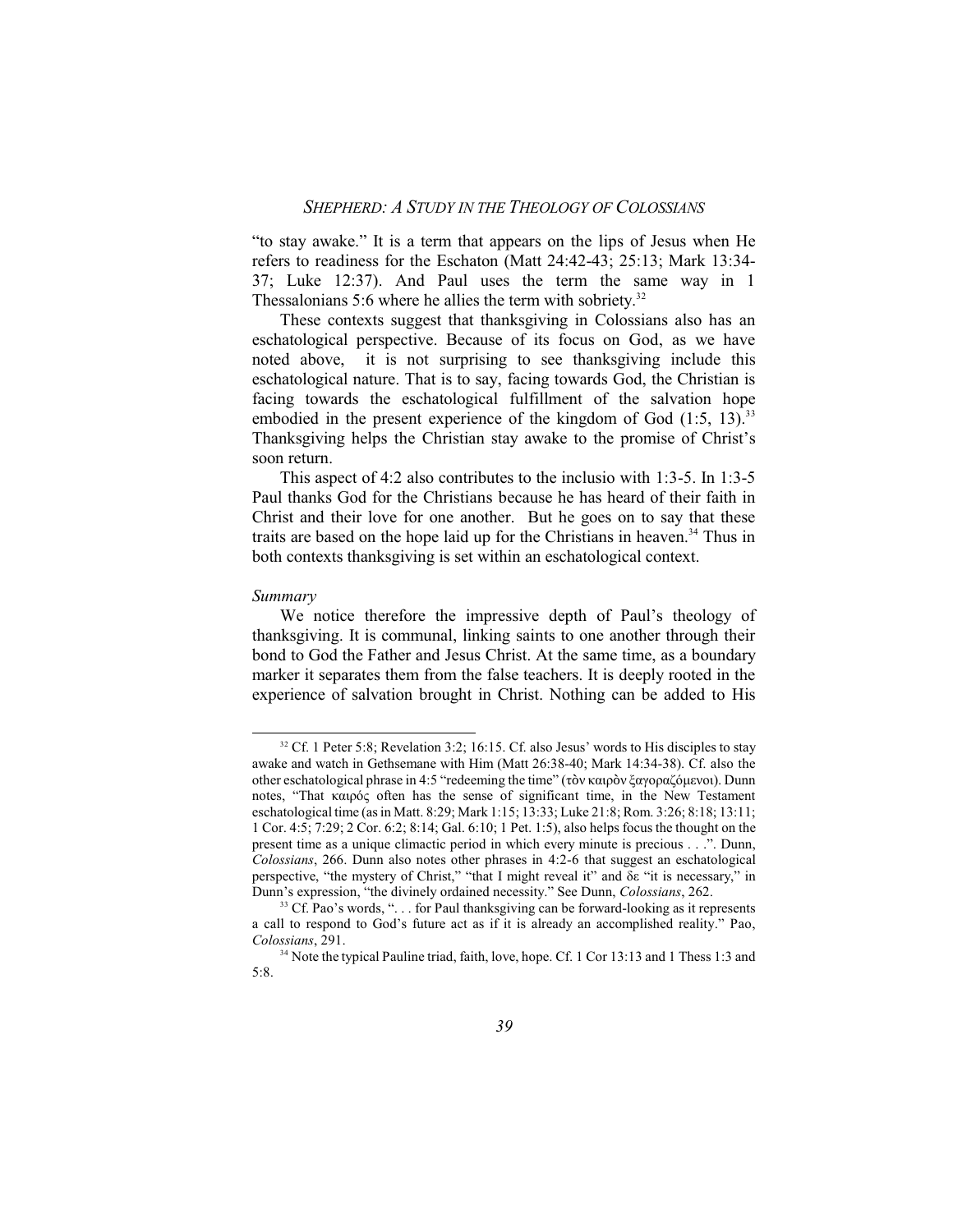work of redemption and thus the Christian's thanksgiving is devoid of any personal merit. But in that complete dependence on the Lord Jesus, thanksgiving is also allied with the call to a holy and stable life of walking in the same way in which the Christian received Christ.

Thanksgiving is very practical in nature, facing both the joys and difficulties of the present. It is exuberant and dynamic in character. It so fills the life that heresy finds it difficult to enter. The Christian imbued with thanksgiving reaches out to others in the community with whom some complaint resides and seeks forgiveness and reconciliation.

Finally, while thanksgiving is rooted in the salvation provided by Christ in the past, and helps the Christian face the present, it is, nevertheless, forward facing, looking for the fulfillment of the hope God has set before the believer. <sup>35</sup> As such it is an antidote to the temptation to settle down and lose the vision of the soon return of Jesus Christ.

#### **Applications**

I want to take just a few moments to suggest how this profound theology in Colossians addresses us as biblical and theological scholars of the Seventh-day Adventist Church in 2014. I am sure you can think of other applications.

#### *Community Reconciliation*

We live in a time when tensions exist among us over various theological issues. We study diligently and produce thoughtful papers addressing the different facets of the topics. The recent Theology of Women's Ordination studies are a case in point where three positions were the end product. Having friends in each of the three groups respectively, I am aware that there are strongly held positions in each case and that strong words have been spoken in some cases.

When we disagree sharply in a community of faith, I believe it can hamper our worship. It is time for reflection and reconciliation. This does not mean giving in on truth, but I believe it is possible to be thankful for

<sup>&</sup>lt;sup>35</sup> Cf. Pao's concluding words in his article, "... the form of these introductory paragraphs [in Paul's letters] is inextricably tied with their content when thanksgiving is considered as an act that draws one's attention to God. This focus on God would then explain Paul's emphasis on what God had done in the past and what he would do in the future for his own people. God's people are in turn called to be faithful to him in the present age." Pao, "Epistolary Form," 127.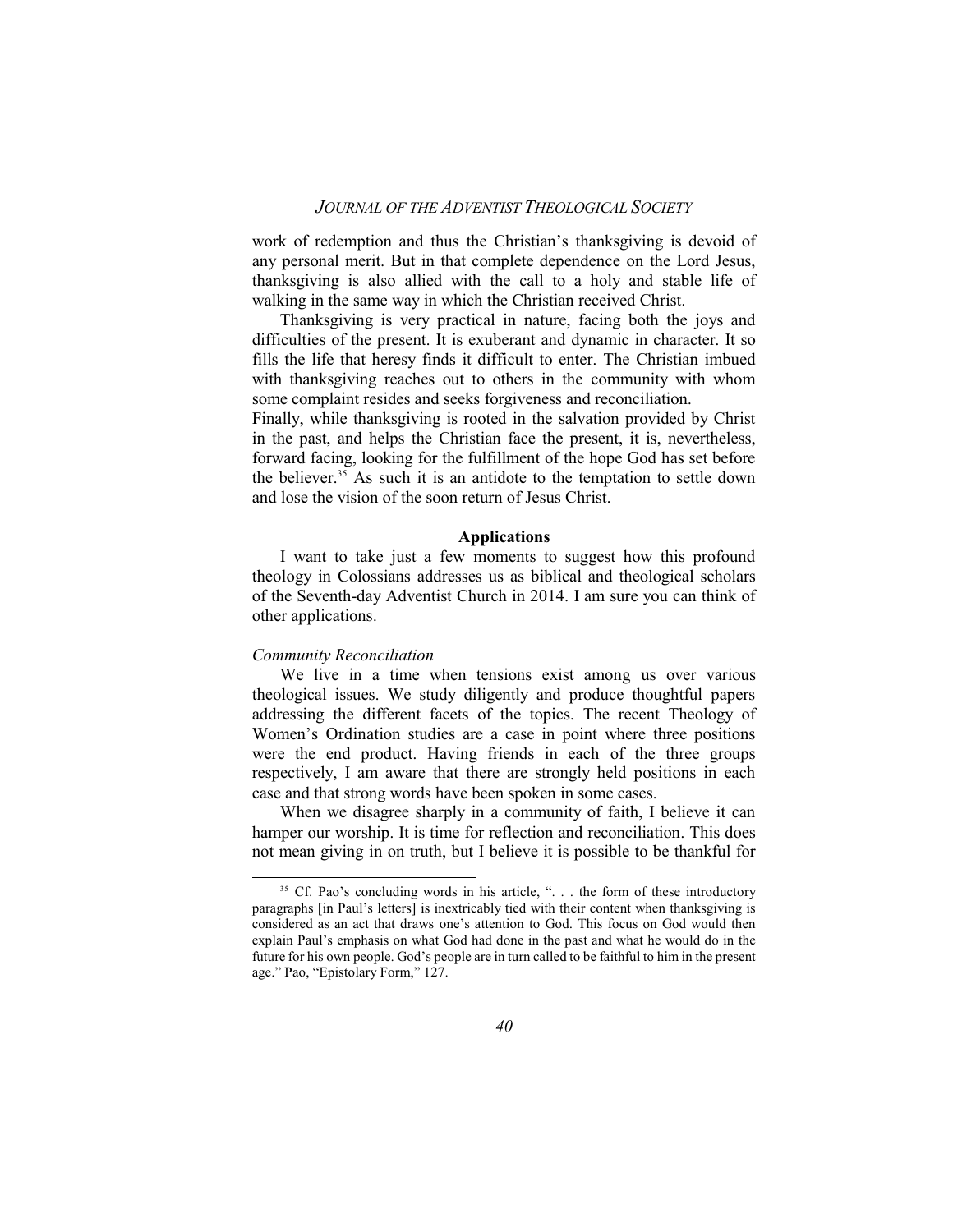the contributions of others, particularly those who differ from me. None of us sees all the truth. We need someone else pointing out other aspects of a teaching in order to arrive at a better grasp of where God is leading us. For this we can be thankful and even find bridges for understanding each other. I am struck with the number of words emphasizing peace, forgiveness, reconciliation and worship that occur in Colossians 3:12-17, with that capstone of thankfulness to God.

#### *The Flavor of Our Scholarship*

As scholars we pride ourselves in being objective in our research. If the postmodern critique has taught us anything it is that we each come at our work from a perspective, from a background that colors how we see data and report it. It is important for us to recognize this fact (we might say the "contextual perspective").

But I believe we need to move beyond a recognition of our background that influences our investigations and actively pursue thanksgiving as a pattern of thought within which to do research. As thanksgiving, according to Paul, is rooted in soteriology it is devoid of personal merit. The scholar imbued with this principle of thanksgiving can set aside personal glory to pursue studies that create networks of understanding and growth.

We also know that research is more than the ideas and the publications. It is about the network of colleagues and collaborators that we build in actively pursuing a subject. Thanksgiving opens the door of connection and mutual respect which fosters deeper ties, better collaboration and richer studies.

Thanksgiving does not remove realism. We cannot thank God for falsehood or wickedness, error or evil, death or destruction. But Colossians teaches us that these forces were defeated at the cross (2:15). As a conquering general, Christ brings even these maleficent powers under His sway. <sup>36</sup> Thus in our research we need not fear the forces arrayed against us. Light dispels darkness.

<sup>&</sup>lt;sup>36</sup> The colorful verb Paul uses to create this word picture in 2:15 is  $\theta$ ριαμβεύω which means "to triumph over." It was used to describe a conquering general returning from a successful battle, bringing the trophies of war with him. In Col 2:15 the ironic picture is of the cross as Christ's victory chariot with the demon forces dragged behind Him in open shame.